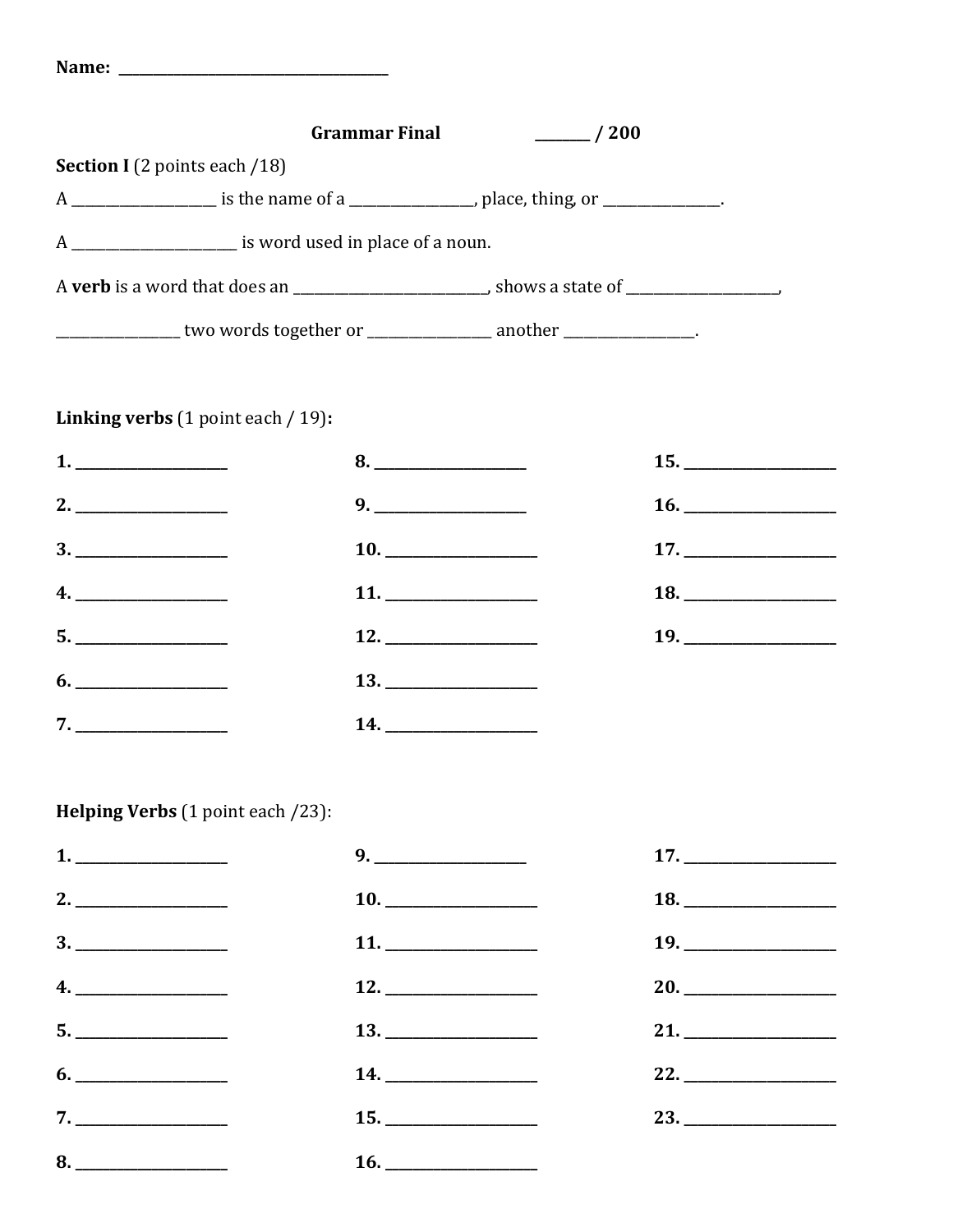| <b>Section II</b> (2 points each / 36)                                                                                                                                                                                                                                                                                                                                                                                                                                          |                                            |  |
|---------------------------------------------------------------------------------------------------------------------------------------------------------------------------------------------------------------------------------------------------------------------------------------------------------------------------------------------------------------------------------------------------------------------------------------------------------------------------------|--------------------------------------------|--|
|                                                                                                                                                                                                                                                                                                                                                                                                                                                                                 |                                            |  |
| questions: _________ ones? ____________________? How ________________?                                                                                                                                                                                                                                                                                                                                                                                                          |                                            |  |
| An _______________________________ is a word that describes a verb, an ____________________, or another                                                                                                                                                                                                                                                                                                                                                                         |                                            |  |
|                                                                                                                                                                                                                                                                                                                                                                                                                                                                                 |                                            |  |
| $\overline{\phantom{a}}$ $\overline{\phantom{a}}$ $\overline{\phantom{a}}$ $\overline{\phantom{a}}$ $\overline{\phantom{a}}$ $\overline{\phantom{a}}$ $\overline{\phantom{a}}$ $\overline{\phantom{a}}$ $\overline{\phantom{a}}$ $\overline{\phantom{a}}$ $\overline{\phantom{a}}$ $\overline{\phantom{a}}$ $\overline{\phantom{a}}$ $\overline{\phantom{a}}$ $\overline{\phantom{a}}$ $\overline{\phantom{a}}$ $\overline{\phantom{a}}$ $\overline{\phantom{a}}$ $\overline{\$ |                                            |  |
|                                                                                                                                                                                                                                                                                                                                                                                                                                                                                 |                                            |  |
|                                                                                                                                                                                                                                                                                                                                                                                                                                                                                 |                                            |  |
|                                                                                                                                                                                                                                                                                                                                                                                                                                                                                 | Somebody or something does or is something |  |
| <b>Section III</b> (2 points each /28)                                                                                                                                                                                                                                                                                                                                                                                                                                          |                                            |  |
|                                                                                                                                                                                                                                                                                                                                                                                                                                                                                 |                                            |  |
|                                                                                                                                                                                                                                                                                                                                                                                                                                                                                 |                                            |  |
|                                                                                                                                                                                                                                                                                                                                                                                                                                                                                 |                                            |  |
|                                                                                                                                                                                                                                                                                                                                                                                                                                                                                 |                                            |  |
|                                                                                                                                                                                                                                                                                                                                                                                                                                                                                 |                                            |  |
|                                                                                                                                                                                                                                                                                                                                                                                                                                                                                 |                                            |  |
| A conjunction is a word that ____________________________ words or groups of words together.                                                                                                                                                                                                                                                                                                                                                                                    |                                            |  |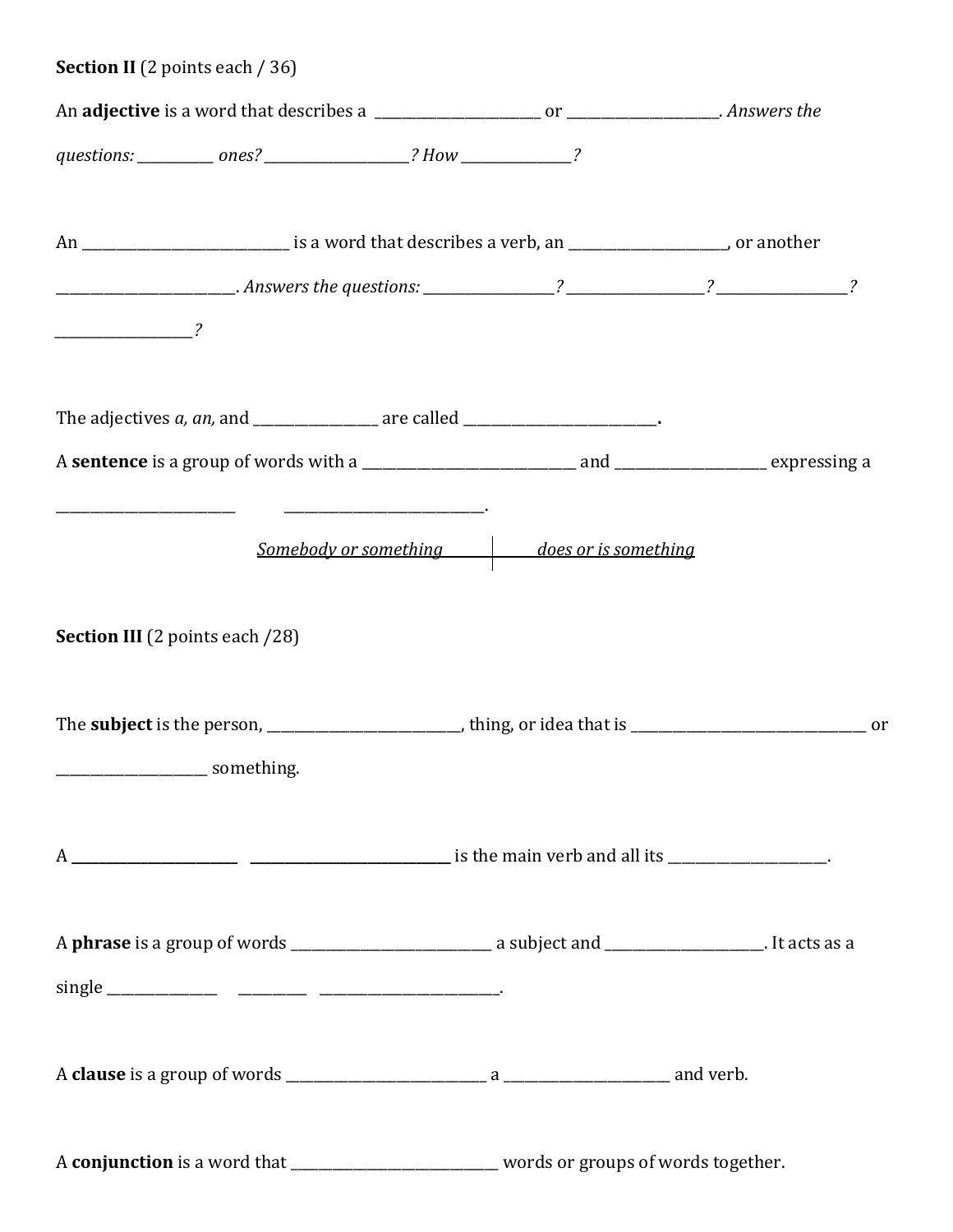## Conjunctions (1 point each /7)

| $F$ <sub>____</sub>                                                                                                                                                                                                                                                                                                                                                                                                                                                                                                                                  | $B$ <sub>______</sub>          | S |                                |
|------------------------------------------------------------------------------------------------------------------------------------------------------------------------------------------------------------------------------------------------------------------------------------------------------------------------------------------------------------------------------------------------------------------------------------------------------------------------------------------------------------------------------------------------------|--------------------------------|---|--------------------------------|
|                                                                                                                                                                                                                                                                                                                                                                                                                                                                                                                                                      | $0$ <sub>_____</sub>           |   |                                |
| $N_{\perp}$                                                                                                                                                                                                                                                                                                                                                                                                                                                                                                                                          |                                |   |                                |
| <b>Section IV</b> (2 points each /8)                                                                                                                                                                                                                                                                                                                                                                                                                                                                                                                 |                                |   |                                |
|                                                                                                                                                                                                                                                                                                                                                                                                                                                                                                                                                      |                                |   |                                |
|                                                                                                                                                                                                                                                                                                                                                                                                                                                                                                                                                      |                                |   |                                |
| <b>Prepositions</b> (1 point each /53):                                                                                                                                                                                                                                                                                                                                                                                                                                                                                                              |                                |   |                                |
|                                                                                                                                                                                                                                                                                                                                                                                                                                                                                                                                                      | 19.                            |   |                                |
|                                                                                                                                                                                                                                                                                                                                                                                                                                                                                                                                                      |                                |   |                                |
| $\begin{array}{c} \n3. \quad \text{---} \quad \text{---} \quad \text{---} \quad \text{---} \quad \text{---} \quad \text{---} \quad \text{---} \quad \text{---} \quad \text{---} \quad \text{---} \quad \text{---} \quad \text{---} \quad \text{---} \quad \text{---} \quad \text{---} \quad \text{---} \quad \text{---} \quad \text{---} \quad \text{---} \quad \text{---} \quad \text{---} \quad \text{---} \quad \text{---} \quad \text{---} \quad \text{---} \quad \text{---} \quad \text{---} \quad \text{---} \quad \text{---} \quad \text{---$ | 21.                            |   | $39. \underline{\hspace{2cm}}$ |
|                                                                                                                                                                                                                                                                                                                                                                                                                                                                                                                                                      |                                |   |                                |
|                                                                                                                                                                                                                                                                                                                                                                                                                                                                                                                                                      | 23.                            |   |                                |
|                                                                                                                                                                                                                                                                                                                                                                                                                                                                                                                                                      | 24.                            |   | 42.                            |
| 7.                                                                                                                                                                                                                                                                                                                                                                                                                                                                                                                                                   |                                |   |                                |
| 8.                                                                                                                                                                                                                                                                                                                                                                                                                                                                                                                                                   |                                |   |                                |
| $9. \underline{\hspace{1.5cm}}$                                                                                                                                                                                                                                                                                                                                                                                                                                                                                                                      |                                |   | 45.                            |
| 10.                                                                                                                                                                                                                                                                                                                                                                                                                                                                                                                                                  | 28.                            |   |                                |
| 11.                                                                                                                                                                                                                                                                                                                                                                                                                                                                                                                                                  | 29.                            |   | 47.                            |
|                                                                                                                                                                                                                                                                                                                                                                                                                                                                                                                                                      |                                |   | 48.                            |
| 13.                                                                                                                                                                                                                                                                                                                                                                                                                                                                                                                                                  | $31. \underline{\hspace{2cm}}$ |   | 49.                            |
|                                                                                                                                                                                                                                                                                                                                                                                                                                                                                                                                                      |                                |   |                                |
| 15.                                                                                                                                                                                                                                                                                                                                                                                                                                                                                                                                                  |                                |   | 51.                            |
| 16.                                                                                                                                                                                                                                                                                                                                                                                                                                                                                                                                                  | 34. ____________________       |   | 52.                            |
|                                                                                                                                                                                                                                                                                                                                                                                                                                                                                                                                                      |                                |   |                                |
|                                                                                                                                                                                                                                                                                                                                                                                                                                                                                                                                                      |                                |   |                                |